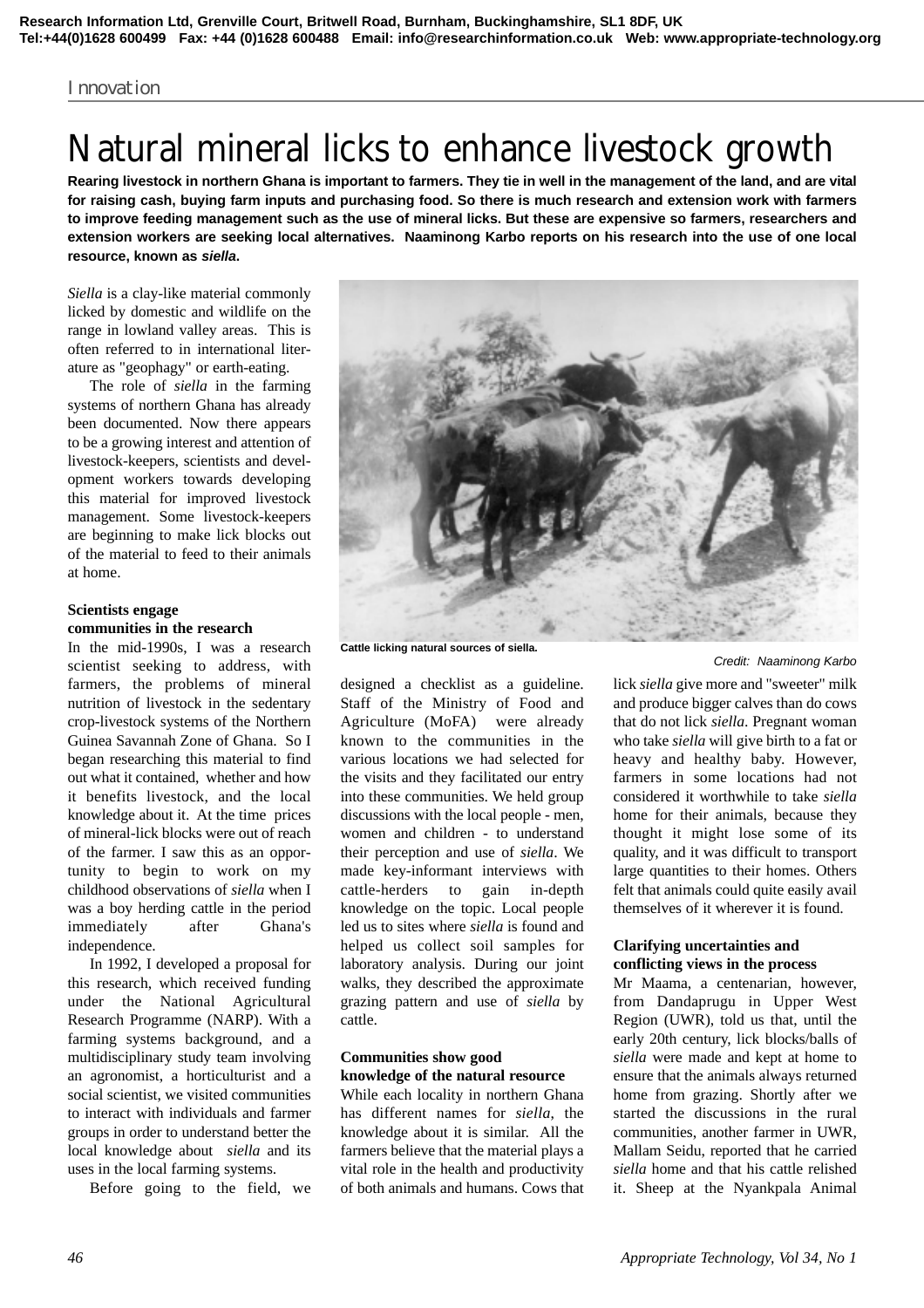Research Station also readily accepted blocks made from *siella*.

Mineral analysis in the laboratory revealed that over 90 per cent of *siella* sampled was alkaline. Macro-mineral concentrations such as sodium and potassium were 10-15 times higher than those in ordinary adjacent soils. Farmers observed that crops do not grow well on *siella* because of the high salt concentration; this agreed with findings from the chemical analysis.

## **Further facilitation from research and extension**

In on-station trials, scientists went further by test feeding *siella* to rabbits and observed significant differences in growth rates compared with those of the control group. During the same period, scientists from the Animal Research Institute (ARI) and development workers from the Association of Church Development Projects (ACDEP) and MoFA jointly conducted on-farm trials of a mineral lick made from bone ash and salt. At community meetings, farmers evaluated the results as being useful for their sheep and goats, thus confirming the findings from the on-station trials.

Farmers observed that using the lick at home made it easier to manage the animals, as they returned to the pens early to receive the lick. Twinning was high and lambs born were heavier. Animals licking *siella* had a glossier coat, which is a sign of good health.

Even more important, ARI exhibited the two types of mineral licks to the public at the National Farmers' Day celebrations organised annually by MoFA at district and regional levels in northern Ghana. Similarly, ARI and others in the scientific community in northern Ghana have organised exhibitions of the mineral licks on the African Scientific Renaissance Day held annually in northern Ghana.

## **Farmers' path to innovation**

In the Wapuli and Chegbani communities in Saboba-Chereponi District, the use of *siella* or *likpeen* (in the Likpakpa language) by animals and wildlife when grazing the range is common knowledge. However, fabricating it as

lick blocks for animals at home could be traced to discussions during farmer meetings organised by NGO and government extension services. For example, a farmer at one of our community-level discussions said: "During a farmers' training by MoFA, we were told to always buy the commercial or imported mineral blocks for our animals, but I decided to try *likpeen* at home and my sheep and goats accepted it".

At the community meeting where this information was shared, his fellow farmers said they thought he was wasting his time, because the animals at home will not accept it. Later, however, they observed animals still liked *siella* when it was offered to them at home, and that it made management of the animals easier because it attracted them home. Normally they had to be herded back every day.

Similarly, in Wapuli, during our discussions with community members, they identified an extension worker in an ACDEP member station (Evangelical Presbyterian Agriculture and Rural Development Project Saboba-Chereponi) who had suggested to them that *siella* mixed with crushed oyster shell and salt could be used to make lick blocks. Being a group of bullock farmers, they quickly tried this out and made a sample to show him, but in the meantime he had been transferred out of the district. The innovation process apparently slowed down because the interaction with outsiders by way of follow-up and encouragement was interrupted.

## **Rekindling local interest for farmer innovation**

In Chegbani in Saboba-Chereponi District, ARI has a cattle-breeding station that is keen to work with local communities with a view to integrating the West African shorthorn cattle breed into the farming systems. Managing bullocks for traction was important for the integration process, and ARI occasionally trained some farmers to do this.

Recently, ARI's presence in the Wapuli area was enhanced through the collaboration with two projects,

namely, "Farmer Responsive Mechanisms in Research and Extension" (FARMER) in partnership with MoFA, the Council for Scientific and Industrial Research (CSIR) and the Canadian International Development Agency (CIDA); and "Promoting Local Innovation" (PROLINNOVA) in partnership with ACDEP, NGLWG (Northern Ghana LEISA Working Group) and ETC EcoCulture in the Netherlands. The former addresses issues of housing and managing feed for draught bullocks, while the latter seeks to identify and promote local innovation processes. However, in terms of philosophy, the two projects have in common a farmer-first approach and a respect for indigenous knowledge.

In 2005, during training on managing bullock-feeding with a group in Wapuli, the farmers and scientists discussed the need to feed salt blocks for good health and efficient work output. The farmers shared their earlier experiences of having fabricated a lick block for this purpose. However, the finished lick blocks were brittle and crumbled easily because there was no binder. Therefore, we - the farmers and scientists - experimented with adding cassava or maize flour and observed that using cassava flour as a binder gives a better product.

Initially, the farmers had been making the blocks at home but, when the FARMER project introduced group learning and sharing on bullock housing and feeding management, the farmers decided to work together and to produce lick blocks for themselves and the local market. The main buyers are hired Fulani herders, although the kraal owners pay for the lick block. Kraalowning settled Fulani herders also buy the lick blocks, which weigh about five kg and cost \$2.20, which is far cheaper than imported commercial lick blocks of similar weight.

#### **Farmer innovation engages researchers**

As a scientist, I am glad to discover that farmers - acting on information provided through extension - have taken the lead to use *siella* for making